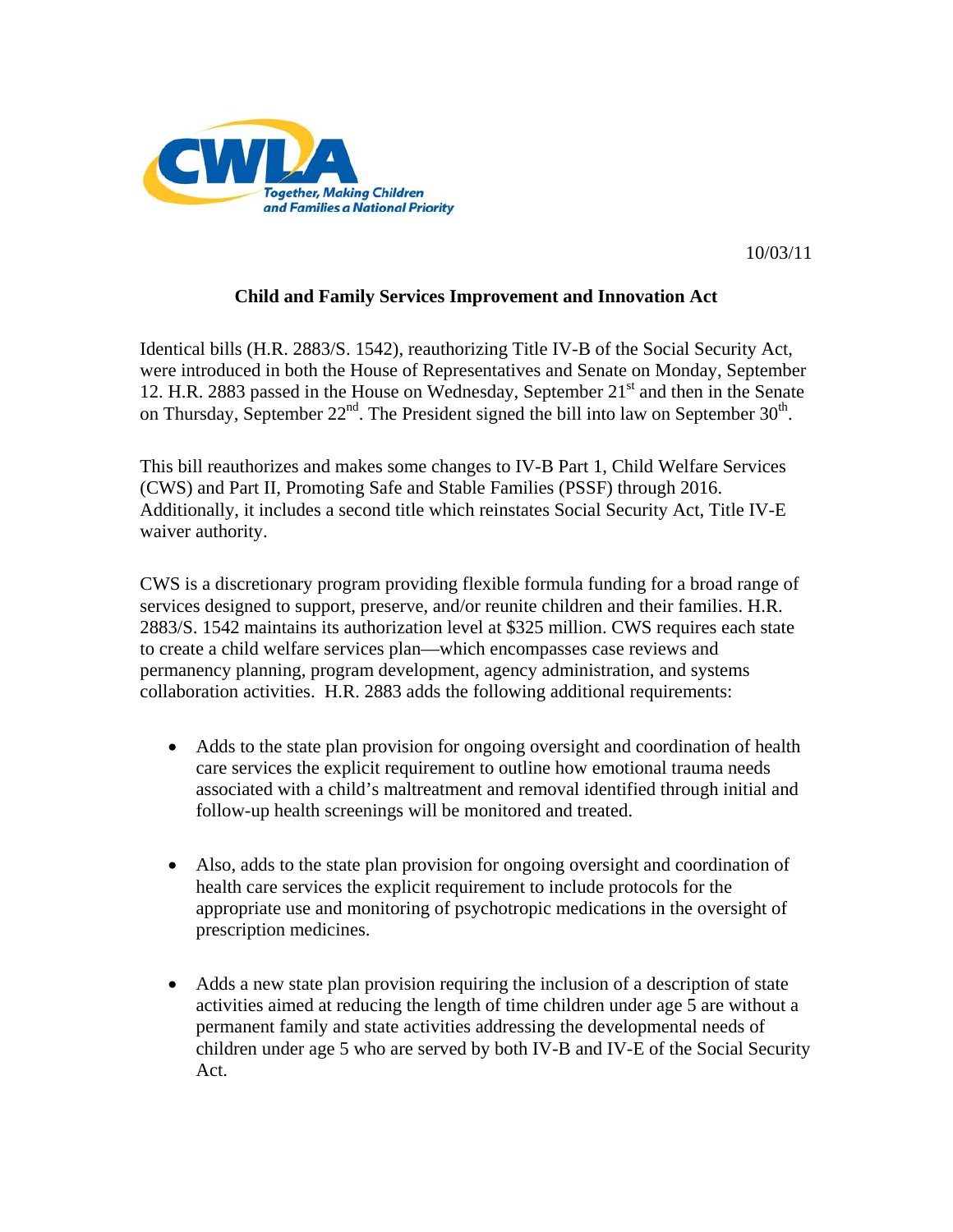• Adds a new state plan provision requiring the inclusion of a description of the sources of child maltreatment death information. This provision specifically refers to a list of possible sources and includes a requirement for states to incorporate an explanation if they do not have information from those sources.

The bill also revises the caseworker visit requirement in CWS. It was previously a goal to have 90% of children in care visited by their caseworker monthly—with a majority of those visits occurring in the child's residence— by October 1, 2008. H.R. 2883 maintains the current tiered federal financial participation reduction for failure to comply, but it requires only that the total visits in a year to equal the amount of visits if a child were visited monthly. That means if a caseworker misses a monthly visit, the percent compliance would still calculate the other months in which the child is visited. Whereas, previously, compliance only calculated the number of children who were visited every month. However, the bill makes the 90% visit goal a requirement through FY2014, and then increases that requirement to 95% in FY2015 and beyond. In addition, the tiered federal financial participation reduction for failure to comply is added for a new goal of 50% of caseworker visits occurring in the child's residence. Previously, a requirement that the majority of visits occur in the child's residence was included in the visit goal. A corresponding amendment is made in Title IV-E to update data collection on this modified visit requirement.

PSSF targets formula funding to four categories of services; family support, family preservation, time-limited family reunification, and adoption promotion and support. In addition, it includes reserved funding and additional authorizations for courts; substance abuse grants; caseworker visits; tribes; mentoring; and research, evaluation, and technical assistance. PSSF funding is both mandatory and discretionary. H.R. 2883 reduces the mandatory funding from \$365 million to \$345 million and maintains the authorization of \$200 million in discretionary funding. The FY11 increase to \$365 in mandatory funds was the result of \$20 million increase (to \$30 million) in funds reserved for the Court Improvement Program. That reservation continues, but now comes from the baseline of mandatory funds.

PSSF requires state plans, encompassing goal setting for services, a review process, coordination of services, and child safety assurances. H.R. 2883 adds a requirement for states to identify populations most at risk of maltreatment and describe how services are targeted to those populations.

Within the section of PSSF defining various terms used within the legislation, the definition of "family support services" —one of the four main funding categories of PSSF services— is amended by clarifying that enhancing child development, one of the listed aims of family support, can be accomplished through mentoring. The definition of mentoring is taken from the Mentoring Children of Prisoners Program. Also, under the definition for "time-limited family reunification services" — another of the four main categories of service— new examples of services and activities are added, including peer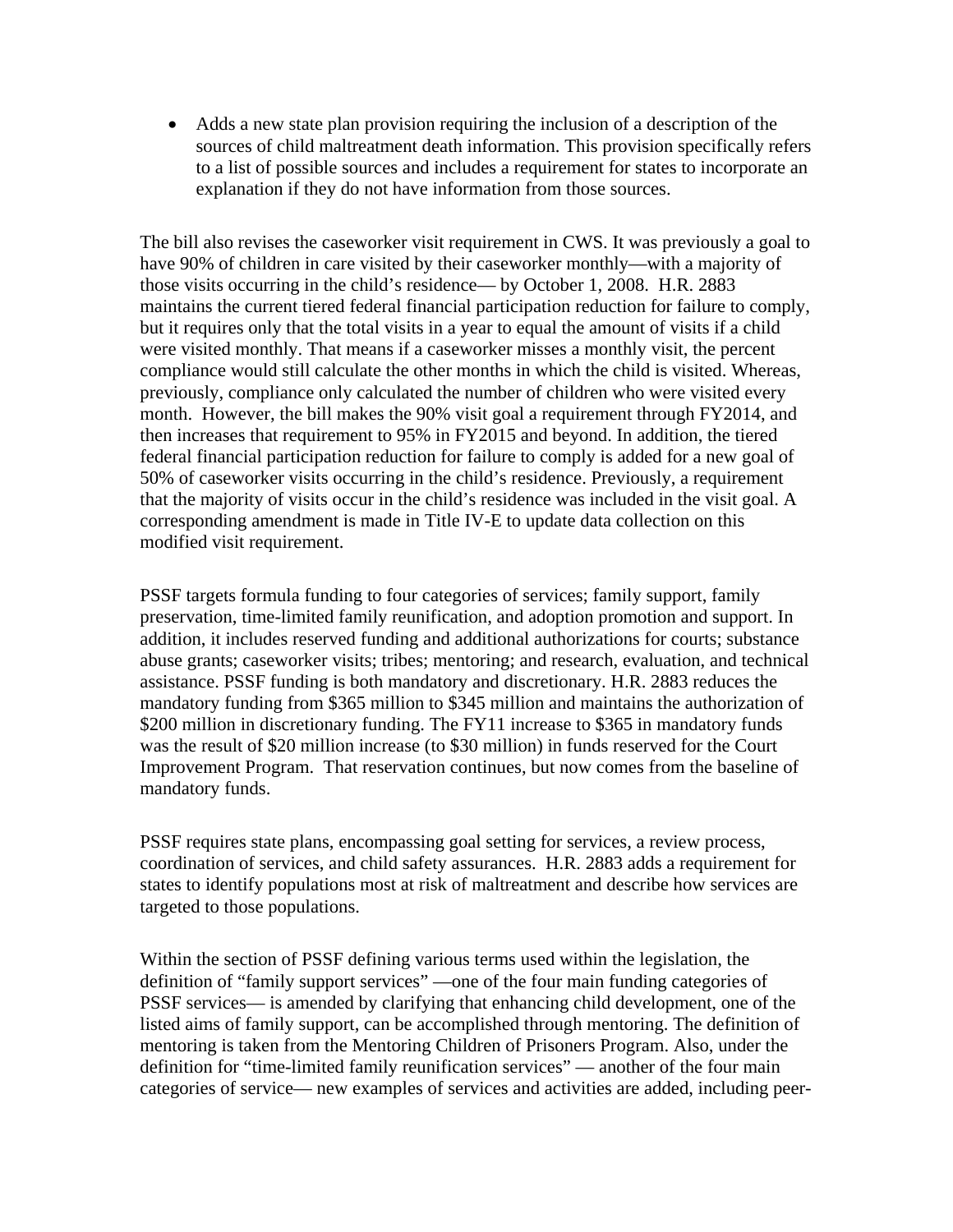to-peer mentoring and support groups for parents and primary caregivers and services and activities designed to facilitate parent and sibling visitation with children in care. Finally, the definitions for "Indian Tribe" and "Tribal Organization" are updated to be consistent with the way they are defined in CWS and the Indian Self-Determination and Education Assistance Act (25 U.S.C. 450b).

H.R. 2883 also amends the PSSF annual report—comprised of each state's service expenditures and required of the Department of Health and Human Services (HHS) to send to Congress (i.e., House Committee on Ways and Means and Senate Committee on Finance)—to include state, in addition to national totals of actual and planned spending by service category. Furthermore, the bill requires that this report be posted publically on HHS's website. Additionally, the bill requires the Government Accountability Office (GAO) to submit a report within a year of the bill's enactment that identifies alternative federal funding sources for IV-B activities and services and assesses the needs of families eligible for these services, caseworkers' resources to safely manage caseloads, the number of families and length of time they wait for substance abuse and other preventive services, and the effect of the delay of those services on reunification.

Two additional PSSF grants for targeted purposes—to support monthly caseworker visits and regional partnership grants to address permanency affected by parental substance abuse—are both maintained at \$20 million allotments each. The purpose of the monthly caseworker visit allotment is amended to specify that "improving caseworker decisionmaking" is in regards to decisions made about the safety, permanence and well-being of children in care. Within the discretionary grants targeting substance abuse, the bill removes the language giving greater weight to applicants addressing methamphetamine abuse specifically. The bill also adds allowance for HHS to extand a substance abuse grant for two years, that multiple grants are allowed per region, and updates the varying limit of the federal share of the cost of services under the grant through seven fiscal years. It also adds a 5 % limit on HHS administrative expenses for this grant program Finally, the bill also requires an HHS evaluation of the programs and activities provided under the substance abuse grants from FY2007 through 2011 and again from FY2012 through 2016. HHS reports on these evaluations are due December 31, 2012 and 2017, respectively.

PSSF sets aside mandatory and discretionary funding for grants for highest state courts that carry out child welfare activities. H.R. 2883 adds a clarification that court grant improvement plans should include Adoption and Safe Families Act (ASFA, P.L. 105-89) requirements related to concurrent planning. Furthermore, the bill adds a requirement that these plans, as well as legal personnel training, should seek to improve family engagement in all stages of permanence in court processes. The bill also streamlines the number of necessary applications to one, regardless of the number of purposes the highest state court applying for funds plans to address, and updates the base allotments per purpose funded. Finally, the bill divides the entirety court improvement grants into funding categories by purpose of the grant and assigns each category a monetary reservation— \$9 million for assessing court systems and implementing improvements,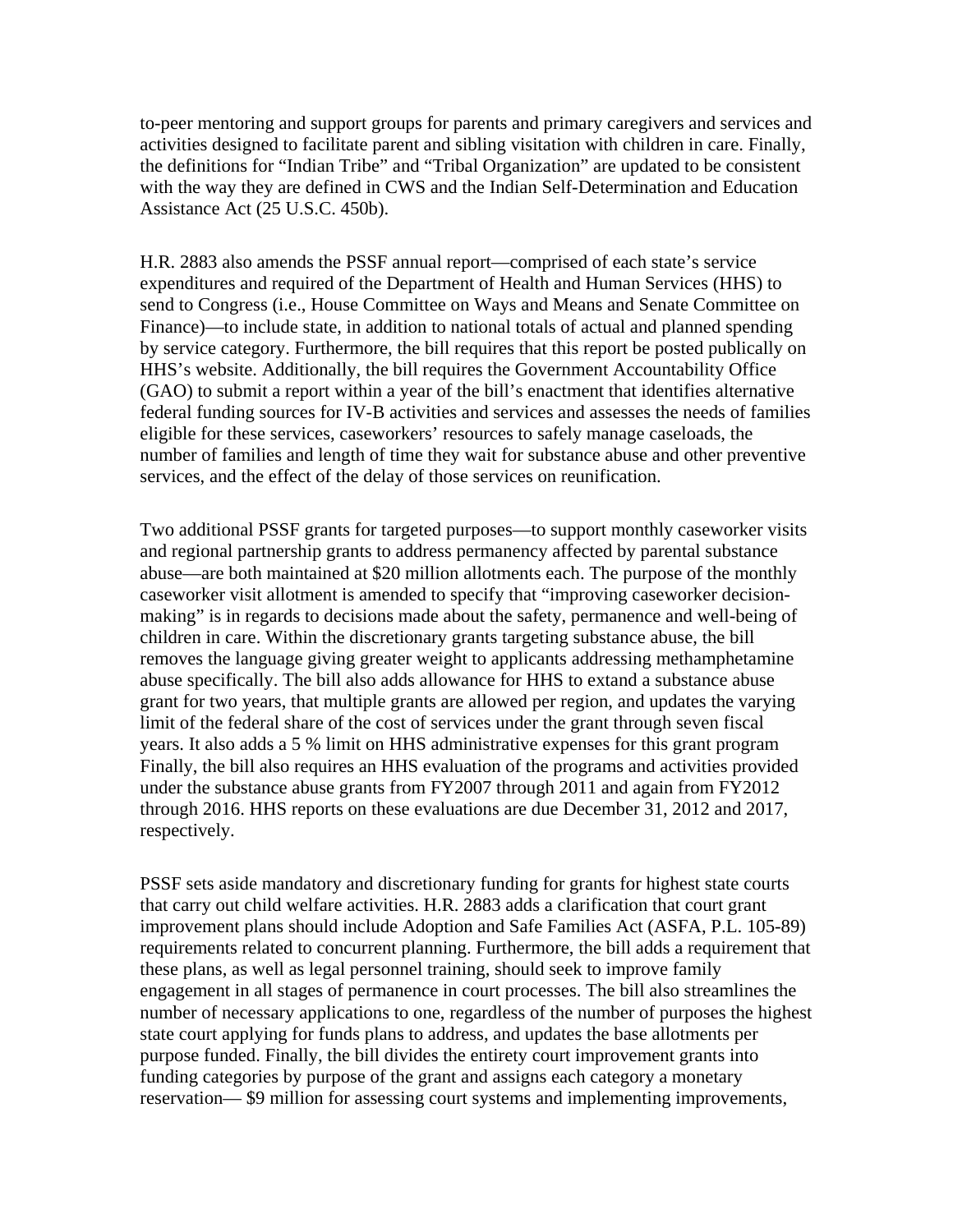\$10 million for improving permanence and timeliness of placements, \$10 million for training court and legal personnel, and \$1 million for tribal courts. The bill also specifies that any discretionary funding allocations for court improvement should go to the first funding category of assessing court systems and implementing improvements. Finally, it continues a cost sharing provision that grantees my contribute at least 25% of funds.

H.R. 2883 makes a few additional changes to child welfare legislation. It adds a part III to title IV-B, titled, "Common Provisions." This subpart is comprised of a section on "Data Standardization for Improved Data Matching." This calls on HHS to work with the Office of Management and Budget (OMB) to designate standard data elements for any category of information required to be reported in IV-B. Additionally, under IV-E of the Social Security Act, the bill clarifies that the requirement for educational stability for children in care refers to "each" placement, removing confusion about the requirements applicability beyond the first placement. Also in IV-E, the bill requires states to document savings from the de-link of adoption assistance payments from the old Aid to Families with Dependent Children eligibility. This de-link is currently being phased in as a result of the 2008 Fostering Connections to Success and Increasing Adoptions Act. Furthermore, documentation of spending from the resulting savings of expanded federal eligibility must include how much goes to post-adoption services. Also in IV-E, under the definitions section, "case review system" is amended with an additional responsibility of the state to obtain a copy of a consumer report yearly for all children in care over the age of 16. Furthermore, the bill requires that the youth receives assistance in interpreting and resolving inaccuracies, where possible, by a court-appointed advocate.

H.R. 2883 fails to reauthorize the discretionary Mentoring Children of Prisoners grants. This program was zeroed out in the FY 2011 appropriations.

Finally, H.R. 2883 reinstates waiver authority for Title IV-E demonstration projects. Waivers are legislatively authorized and administratively approved interruptions of federal regulation to allow states more flexible use of a particular funding stream. This bill aims to bridge the differences between the two chambers' approaches at IV-E waiver reauthorization. It cedes to the House on some points including the duration of the demonstration projects the bill authorizes, while yielding to the Senate by including language requiring states to undertake specific efforts to improve permanency and outcomes and prevent abuse and neglect in order to be eligible for a waiver.

The bill allows HHS to issue up to 10 waivers each year from 2012 through 2014. Waivers cannot exceed five years or end after 2019. To qualify, a state must increase permanence by reducing time in foster care, increase positive outcomes for children and families, or prevent maltreatment and re-entry into care. In addition the state must have or plan to implement at least two of the following policies: establishing a bill of rights for children in care, implementing a health and mental health plan for children in care, covering kinship/subsidized guardianship with IV-E funding, extending IV-E foster care to 21, implementing a plan to reduce congregate care, increasing the placement of siblings together, implementing a plan to improve the recruitment and retention of quality